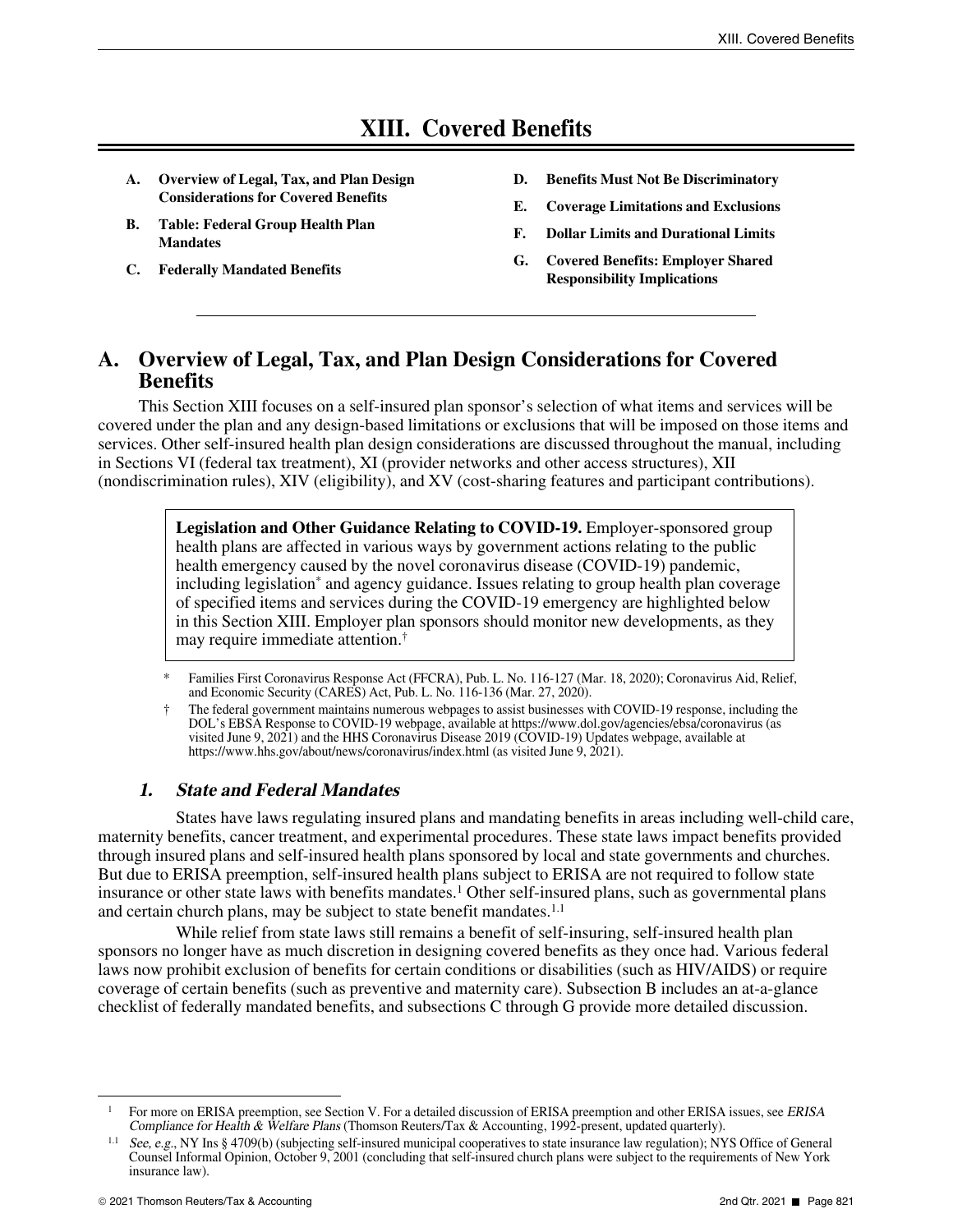### **2. Tax Implications**

The Internal Revenue Code (and related guidance) significantly influences a self-insured health plan's range of covered benefits. As a general rule, most self-insured health plans cover only benefits that may be offered on a tax-free basis as medical care under Code § 213(d). While a self-insured health plan is not required to cover all Code § 213(d) expenses (and many don't), if a plan covers expenses that do not qualify as Code § 213(d) medical expenses, there will be adverse tax consequences. For more on the tax rules, including details on what qualifies as a Code § 213(d) medical expense, see Section VI.

Employers subject to health care reform's employer shared responsibility provisions will want to consider how their plans' covered benefits will affect potential penalty taxes under Code § 4980H. This is discussed in subsection G.

#### **3. Other Design Implications**

In addition to federal and, for non-ERISA plans, state mandates, tax implications, and the cost of providing benefits, a self-insured health plan sponsor's decisions about which items and services to cover are heavily influenced by two other factors: (a) employee expectations that medical treatments for most major and common illnesses (e.g., cancer, heart conditions, flu) will be covered; and (b) the benefits suggested or required by the plan's third-party administrator, pharmacy benefit manager, and provider networks.

Other factors may also influence plan design. In general, private-sector employees tend to have slightly higher salaries than public-sector employees, $1.2$  and so a self-insured governmental plan sponsor may opt to bridge the wage gap by providing more comprehensive benefits.1.3 A self-insured church plan sponsor may be influenced by the church's doctrine and beliefs, and may, for example, opt not to provide domestic partner coverage or coverage for abortions.<sup>1.4</sup>

#### **4. Excepted Benefits and Certain Small Plans**

#### **a. Excepted Benefits**

The term "excepted benefits" comes from HIPAA and its implementing regulations, which provide that benefits meeting certain requirements are not required to comply with HIPAA's portability rules. Health care reform later invoked this same term to describe certain benefits that are not required to comply with some of the health care reform requirements.<sup>2</sup> Furthermore, certain federal mandates do not apply to group health plans that provide only "excepted benefits."<sup>3</sup>

 $1.2$  See Overpaid or UnderPaid? A State -by-State Ranking of Public Employee Compensation (Apr. 2014), available at https://www.aei.org/wp-content/uploads/2014/04/-biggs-overpaid-or-underpaid-a-statebystate-ranking-of-public-employeecompensation  $112536583046$ .pdf (as visited June 9, 2021).

<sup>&</sup>lt;sup>1.3</sup> See Taxpayers fund generous health care plan for state employees, policymakers, Oklahoma Watch (Aug. 6, 2013) (reporting that state officials defended a generous health insurance package for Oklahoma state employees because it helped offset the wage differential between the public sector and private sector), available at http://newsok.com/article/3869365 (as visited June 9, 2021). One study has shown that in 45 of the 50 states, public-employee health coverage was more valuable relative to wages, as compared to the private sector. See Overpaid or Under-Paid? A State -by-State Ranking of Public Employee Compensation (Apr. 2014), available at https://www.aei.org/wp-content/uploads/2014/04/-biggs-overpaid-or-underpaid-a-statebystate-ranking-of-public-employeecompensation\_112536583046.pdf (as visited June 9, 2021). Another study found that state governments have not offered high deductible health plans at the same rates as private-sector employees. See State Employee Health Plan Spending (Aug. 2014), available at http://www.pewtrusts.org/~/media/assets/2014/08/stateemployeehealthcarereportseptemberupdate.pdf (as visited June 9, 2021).

See, e.g., Crafting Employee Health Plans for Catholic Institutions (Oct. 1, 2009) (discussing ways in which self-insuring can help the Catholic Church and its institutions avoid state mandates that may be morally objectionable under Catholic teaching), available at https://cardinalnewmansociety.org/crafting-employee-health-plans-catholic-institutions/ (as visited June 9, 2021). See also subsection C and Section XII of Health Care Reform for Employers and Advisors (Thomson Reuters/Tax & Accounting, 2010-present) for a discussion of religious objections to covering mandated contraceptive services.

<sup>2</sup> Code §§ 9831(b) and (c), ERISA §§ 732(b) and (c), and PHSA § 2722. For more information, see Section V of Health Care Reform for Employers and Advisors (Thomson Reuters/Tax & Accounting, 2010-present).

Group health plans that provide only "excepted benefits" are not required to comply with the following federal mandates, among others: required coverage for dependent students (Michelle's Law); Mental Health Parity and Addiction Equity Act (MHPAEA); Women's Health and Cancer Rights Act (WHCRA); Newborns and Mothers Health Protection Act (NMHPA); and health care reform's requirements for coverage for children under age 26, patient protections, preventive health services, and clinical trials. For details about these federal mandates, see Group Health Plans: Federal Mandates Other Than COBRA & HIPAA (Thomson Reuters/Tax & Accounting, 2002-present, updated quarterly).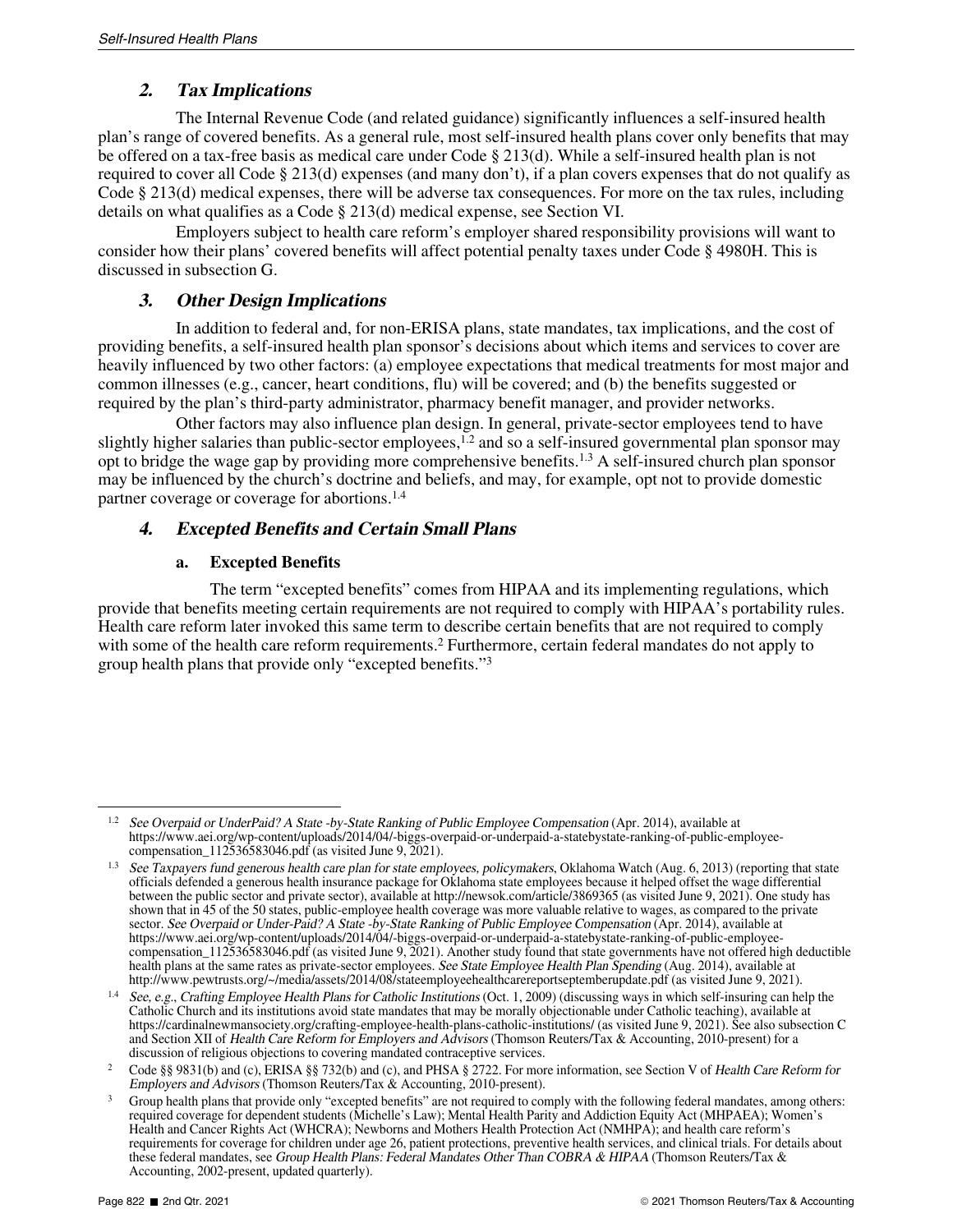Self-insured group health plans providing major medical benefits will not qualify as "excepted benefits." However, health flexible spending arrangements (health FSAs) generally must qualify as excepted benefits (unless they are integrated with another group health plan, under the same rules that apply to HRAs) in order to avoid violating health care reform.<sup>4</sup> Furthermore, certain types of benefits that employers may offer on a self-insured basis, such as limited-scope dental or vision benefits<sup>5</sup> and employee assistance programs (EAPs),<sup>6</sup> may also qualify as excepted benefits. For detailed discussion of the requirements these benefits must satisfy to be considered "excepted benefits," see Section VI of HIPAA Portability, Privacy & Security (Thomson Reuters/Tax & Accounting, 1997-present, updated quarterly) and Section V of Health Care Reform for Employers and Advisors (Thomson Reuters/Tax & Accounting, 2010-present).

> **COVID-19 Testing and Vaccines.** An excepted-benefit EAP will not be considered to provide benefits that are significant in the nature of medical care solely because it offers benefits for diagnosis and testing for COVID-19 while the applicable COVID-19 emergency declarations are in effect, or for COVID-19 vaccinations and their administration.\*

#### **b. Plans Covering "Less Than Two" Employees, Including Retiree-Only Plans**

Prior to health care reform, a stand-alone retiree medical plan (whether insured or selfinsured) that covered no current employees was considered to be exempt from many of HIPAA's portability requirements as a plan that covered "less than two" participants (on the first day of the plan year) who were current employees (this included any health insurance coverage offered in connection with such a plan).<sup>7</sup> (A retiree medical plan that covered two or more participants who were current employees, however, was generally treated as subject to HIPAA's portability requirements.)<sup>8</sup> Federal agencies have confirmed that the exception for small plans (including retiree-only plans) still exists after health care reform, and that it applies for purposes of both HIPAA and the PHSA mandates.<sup>8.1</sup>

While it may seem that determining whether a plan covers only retirees is a simple matter, some categories of participants (e.g., individuals on long-term disability and rehired retirees) and some situations (e.g., covering a dependent who is also an employee) require careful analysis.<sup>9</sup> For a detailed discussion, see Section V of Health Care Reform for Employers and Advisors (Thomson Reuters/Tax & Accounting, 2010-present).

<sup>\*</sup> FAQs About Families First Coronavirus Response Act and Coronavirus Aid, Relief, and Economic Security Act Implementation Part 42, Q/A-11 (Apr. 11, 2020), available at https://www.dol.gov/sites/dolgov/files/ebsa/aboutebsa/our-activities/resource-center/faqs/aca-part-42.pdf (as visited June 9, 2021); FAQs About Families First Coronavirus Response Act and Coronavirus Aid, Relief, and Economic Security Act Implementation Part 44, Q/A-12 (Feb. 26, 2021), available at https://www.dol.gov/sites/dolgov/files/EBSA/about-ebsa/our-activities/resourcecenter/faqs/aca-part-44.pdf (as visited June 9, 2021). For more information on these coverage mandates, see Section XVI of Group Health Plans: Federal Mandates Other Than COBRA & HIPAA (Thomson Reuters/Tax & Accounting, 2002-present, updated quarterly).

<sup>4</sup> See Q/A-7 of IRS Notice 2013-54, 2013-40 I.R.B. 287 and DOL Tech. Rel. 2013-03 (Sept. 13, 2013). See also Treas. Reg. § 54.9815- 2711(d); DOL Reg. § 2590.715-2711(d); HHS Reg. § 147.126(d).

<sup>5</sup> Certain self-insured, limited-scope dental or vision benefits may qualify as excepted benefits if they are not an integral part of a group health plan. See Amendments to Excepted Benefits, 26 CFR Part 54; 29 CFR Part 2590; 45 CFR Part 146, 79 Fed. Reg. 59130, 59131 (Oct. 1, 2014).

<sup>6</sup> See Amendments to Excepted Benefits, 26 CFR Part 54; 29 CFR Part 2590; 45 CFR Part 146, 79 Fed. Reg. 59130 (Oct. 1, 2014).

Code § 9831(a)(2), ERISA § 732(a), and PHSA § 2721(a) (prior to amendment by ACA).

See, e.g., Treas. Reg. § 54.9831-1(c)(5)(ii).

 $8.1$  See Group Health Plans and Health Insurance Coverage Relating to Status as a Grandfathered Health Plan Under the PPACA, 26 CFR Parts 54 and 602; 29 CFR Part 2590; 45 CFR Part 147, 75 Fed. Reg. 34537, 34539 (June 17, 2010); FAQs About Affordable Care Act Implementation Part III, Q/A-1 (Oct. 12, 2010). See also King v. Blue Cross and Blue Shield of Ill., 2017 WL 3928339 (9th Cir. 2017) (prohibition against lifetime dollar limits does not apply to retiree-only plans).

See, e.g., Carson v. Lake County, Ind., 2017 WL 3160702 (7th Cir. 2017) (court rejected age discrimination claims by rehired retirees whose reemployment was terminated to preserve the status of the employer's retiree health plan as a retiree-only excepted benefit and a secondary payer for MSP purposes).